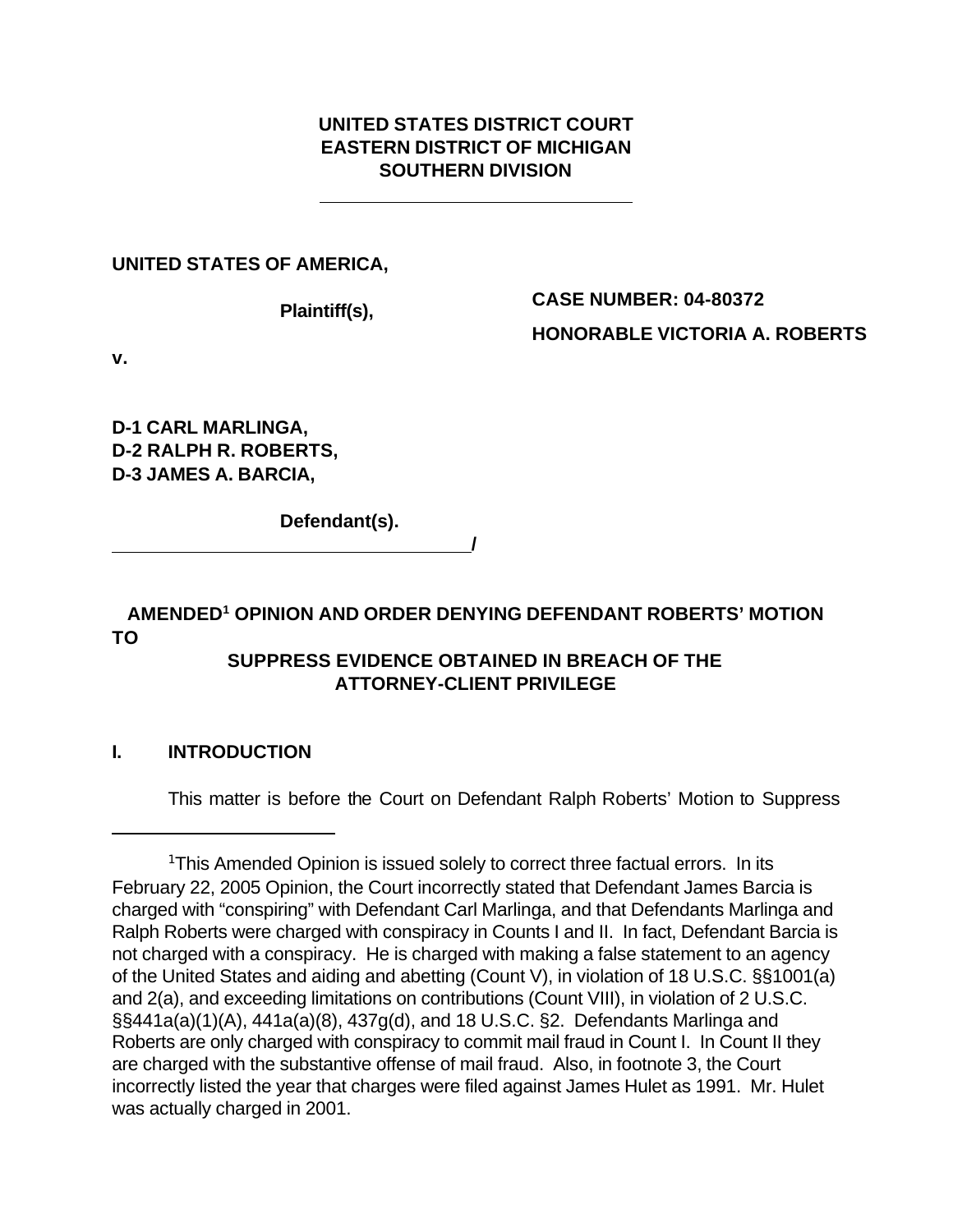Evidence Obtained in Breach of the Attorney-Client Privilege. An evidentiary hearing was held on February 16, 2005. For the reasons stated, the motion is **DENIED**.

#### **II. BACKGROUND**

A nine-count indictment filed by the United States of America (the "Government") on April 22, 2004 charged Defendant Ralph Roberts ("Roberts") with conspiring to give Carl Marlinga ("Marlinga") campaign contributions in exchange for prosecutorial favorable treatment. Defendant James Barcia ("Barcia") allegedly acted as anintermediary between Marlinga and a third party to facilitate a separate *quid pro quo.* Roberts is charged in three counts (I, II, and VII). Barcia is charged in two counts (V and VIII). Marlinga is charged in all counts. All charges stem from Marlinga's unsuccessful bid for the United States House of Representatives. Roberts is a Macomb County, Michigan realtor and owner of Ralph Roberts Realty. Barcia is currently a member of the Michigan State Senate and former member of the UnitedStatesHouseofRepresentatives. Marlinga is the former Macomb County Prosecuting Attorney.

Marlinga is alleged to have accepted campaign contributions from Roberts in exchange for Marlinga's assistance, in his official capacity as the Macomb County Prosecutor, in persuading the Michigan Supreme Court to grant a new trial to Jeffrey Moldowan. $^2$  Marlinga and Roberts are also alleged to have violated campaign finance laws when Marlinga accepted contributions fromRobertsinexcessof the \$2,000.00 maximum. For these alleged acts, Roberts and Marlinga are charged in Count I with Conspiracy to Defraud and Deprive

<sup>&</sup>lt;sup>2</sup>In 1991, Jeffrey Moldowan was convicted of assault with intent to commit murder, criminal sexual conduct, and kidnapping. *People v Moldowan.*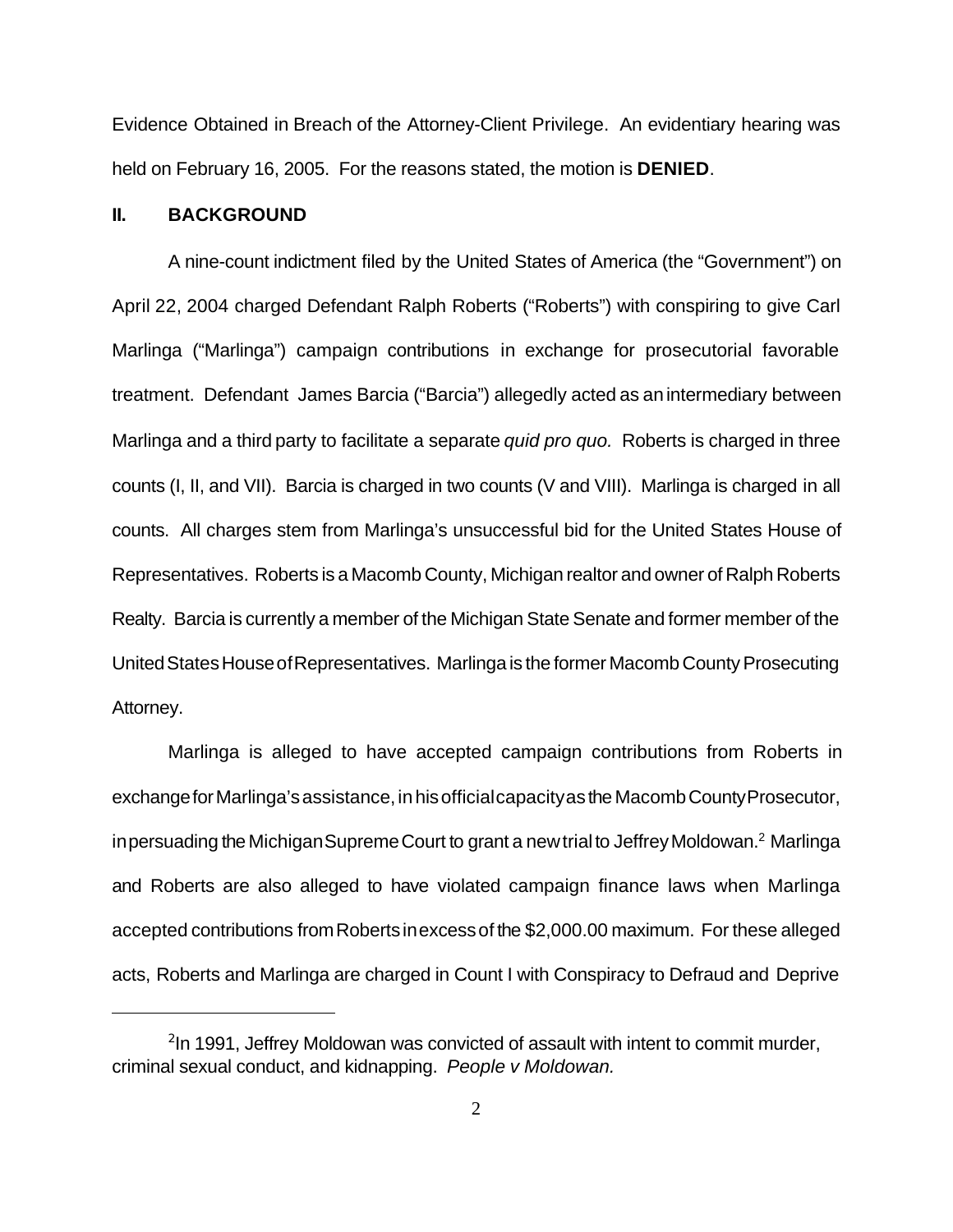Citizens of their Intangible Right to the Honest Services of the Macomb County Prosecutor, Using the Mails, in violation of 18 U.S.C.§§1341,1346,and 371;in Count II with Defrauding and Depriving Citizens of their Intangible Right to the Honest Services of the Macomb County Prosecutor, Using the Mails, in violation of 18 U.S.C. §§1341 and 1346; and, in Count VII with Exceeding Limitations on Contributions, Procuring, Commanding, and Counseling, in violation of 18 U.S.C. §2 and 2 U.S.C. §§441a(a)(1)(A), 441a(a)(8), and 437g(d).

Barcia is alleged to have engaged in a separate but similar *quid pro quo* scheme with Marlinga in the Macomb County Circuit Court case of *People v James Hulet.<sup>3</sup>* Marlinga allegedly offered assistance in negotiating a plea for Hulet in exchange for campaign contributions from Hulet's attorney. Barcia allegedlyactedasanintermediarybetweenHulet's attorney and Marlinga, by making a campaign contribution to Marlinga from his federal campaign account without disclosing that it was on behalf of Hulet's lawyer. Hulet allegedly repaid Barcia by making a contribution in the same amount to Barcia's state campaign committee.

Evidence of the alleged Marlinga/Roberts conspiracy is derived, in large part, from statements made by Roberts and Marlinga during telephone conversations taped by Roberts. The taped conversations allegedly evidence the *quid pro quo* arrangement betweenRoberts and Marlinga and are extensively quoted in the indictment. *See* Indictment at ¶¶ 12, 18, 23, 25. The Government obtained the tapes through execution of a search warrant which is not

<sup>&</sup>lt;sup>3</sup>In 2001, Hulet was charged with criminal sexual conduct in the first degree, three counts of delivery of a controlled substance to a minor, felony firearm, possession with intent to deliver a controlled substance, possession of MDMA (ecstacy), maintaining a drug house, and contributing to the delinquency of a minor.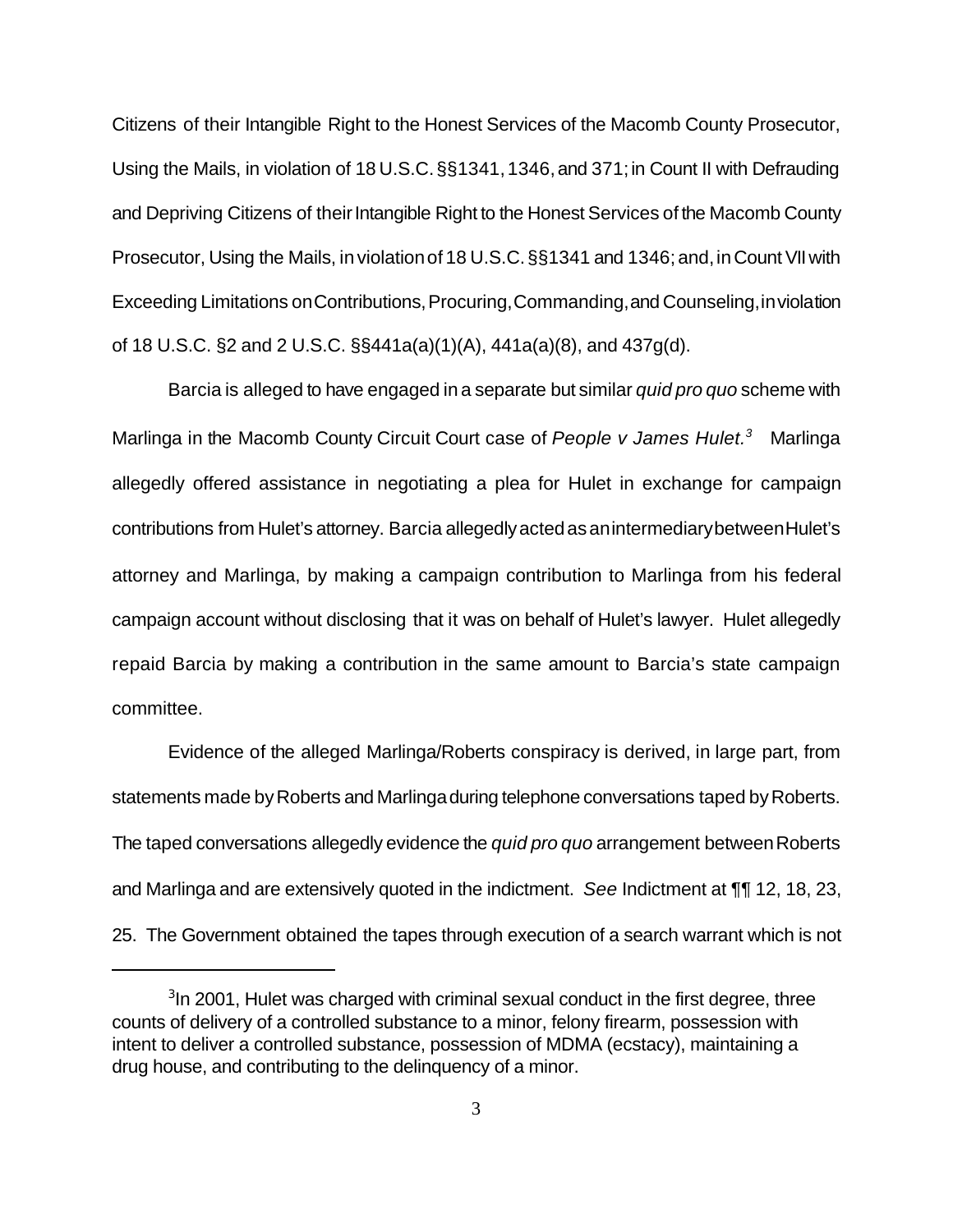challenged by Roberts. Because of the rather bizarre circumstances under which the Government came to know of the tapes and the fact that the Government obtained a search warrant based on that information, Roberts moves to suppress them under this Court's supervisory powers.

In August 2002, allegations of improprieties by Marlinga in the *Moldowan* case were widelypublicized in the media. In September 2002, Roberts sought legal advice from attorney Frank Palazzolo ("Palazzolo") regarding the propriety of tape recording telephone conversations and because he anticipated that he would be questioned by federal investigators about his contacts with Marlinga. During his consultation with Palazzolo, Roberts disclosed the recordings between himself and Marlinga. Soon after, Palazzolo consulted with his law partner, William Buffalino ("Buffalino"),<sup>4</sup> regarding the issues raised by Roberts. Palazzolo consulted with Buffalino because Palazzolo is a transactional attorney who is unfamiliar with criminal investigations and Buffalino was experienced in such matters. Palazzolo believes that Buffalino spoke directly to Roberts about the tapes on subsequent occasions. Billing records entered into evidence indicate a meeting as late as February 11, 2003 between Palazzolo, Buffalino, and Roberts at the offices of Buffalino & Palazzola, P.C.

On February 26, 2003, Buffalino contacted the Chief Trial Attorney in the Macomb County Prosecutor's Office, Eric Kaiser ("Kaiser"). Buffalino told Kaiser that he represented Roberts. He then revealed that Roberts recorded conversations with Marlinga and that in one or more of those conversations Marlinga and Roberts discussed their alleged *quid pro quo*

<sup>4</sup>Palazzolo and Buffalino were the sole shareholders in the firm of Buffalino & Palazzolo, P.C..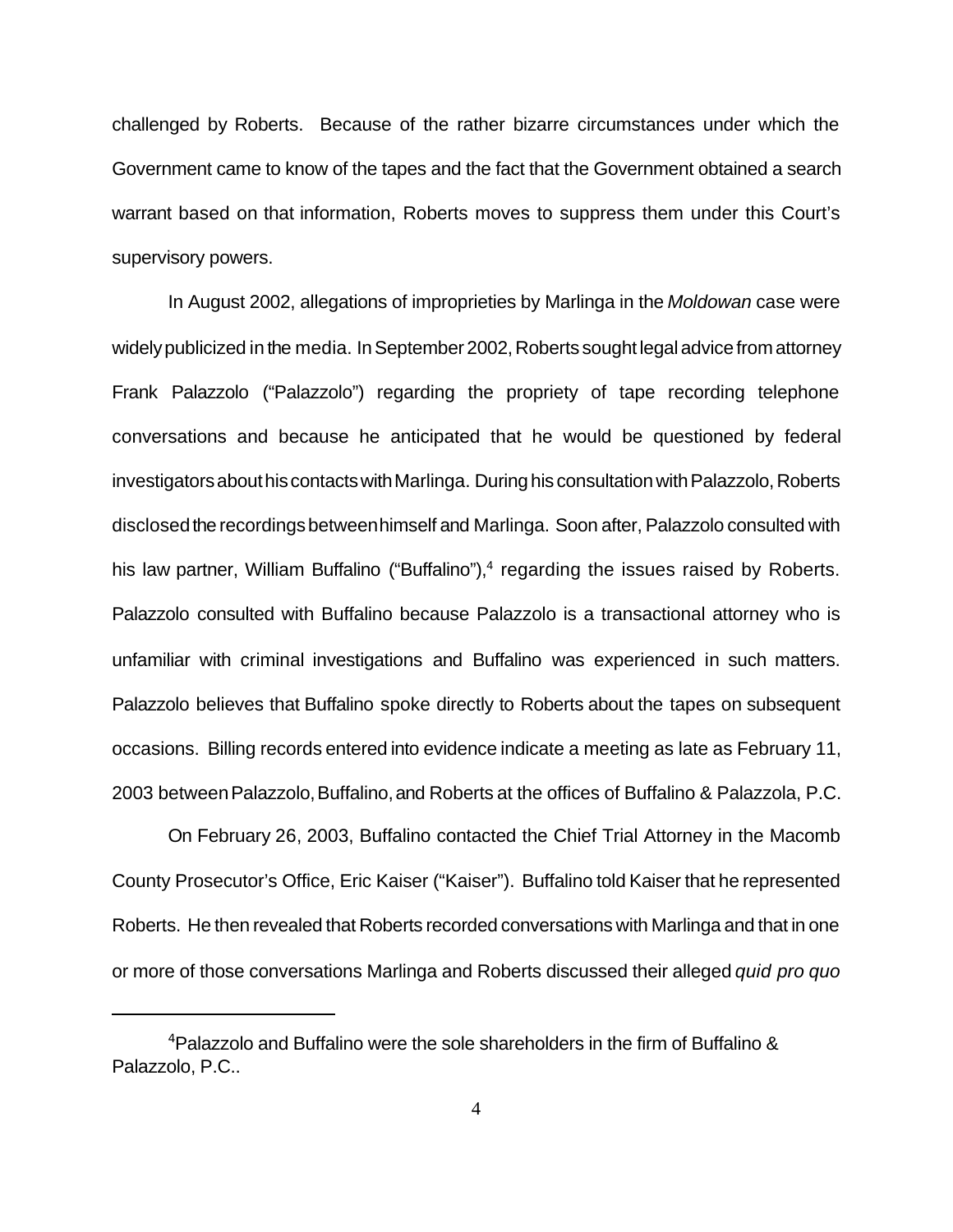arrangement for campaign contributions in exchange for Marlinga's assistance in the *Moldowan* case. He stated to Kaiser his belief that the conversations were evidence of a conspiracy. Buffalino further said that Roberts gave him the tapes, that they were stored in his (Buffalino's) office, and that Roberts transcribed the tapes, but had not given him copies of the transcription. Kaiser urged Buffalino to turn the tapes and his client over to the FBI, in exchange for Roberts' immunity. Buffalino refused and said that he was thinking of, or was inclined to, destroy the tapes or return them to Roberts. Because Buffalino said that he was going out of town untilFebruary28, 2003,Kaiser asked Buffalino to do nothing with the tapes until he returned and they had another opportunity to talk. Kaiser testified that Buffalino understood they would talk when Buffalino returned from out of town. Kaiser did not tell Buffalino he was going to federal authorities in the interim.

Kaiser contactedFederalBureauofInvestigation(FBI) agent Ronald Loch("Loch") the next day and relayed Buffalino's disclosures. Loch was the lead federal investigator of Marlinga's involvement in the *Moldowan* case. He worked with Detective Sergeant David Kelly ("Kelly") of the Michigan State Police. Loch and Kelly first contacted Kaiser in November 2002 to find out what he knew of the *Moldowan* case. Kaiser did have knowledge: he had supervised the attorney who originally prosecuted the *Moldowan* case in 1991. After the interview, Loch served Kaiser with a subpoena to testify before the grand jury in December 2002. After Moldowan was acquitted in his second trial in early February 2003, Kaiser again met with Loch to answer questions about the *Moldowan* case. Although Loch describes having "significant contact" with Kaiser regarding the federal investigation of Marlinga's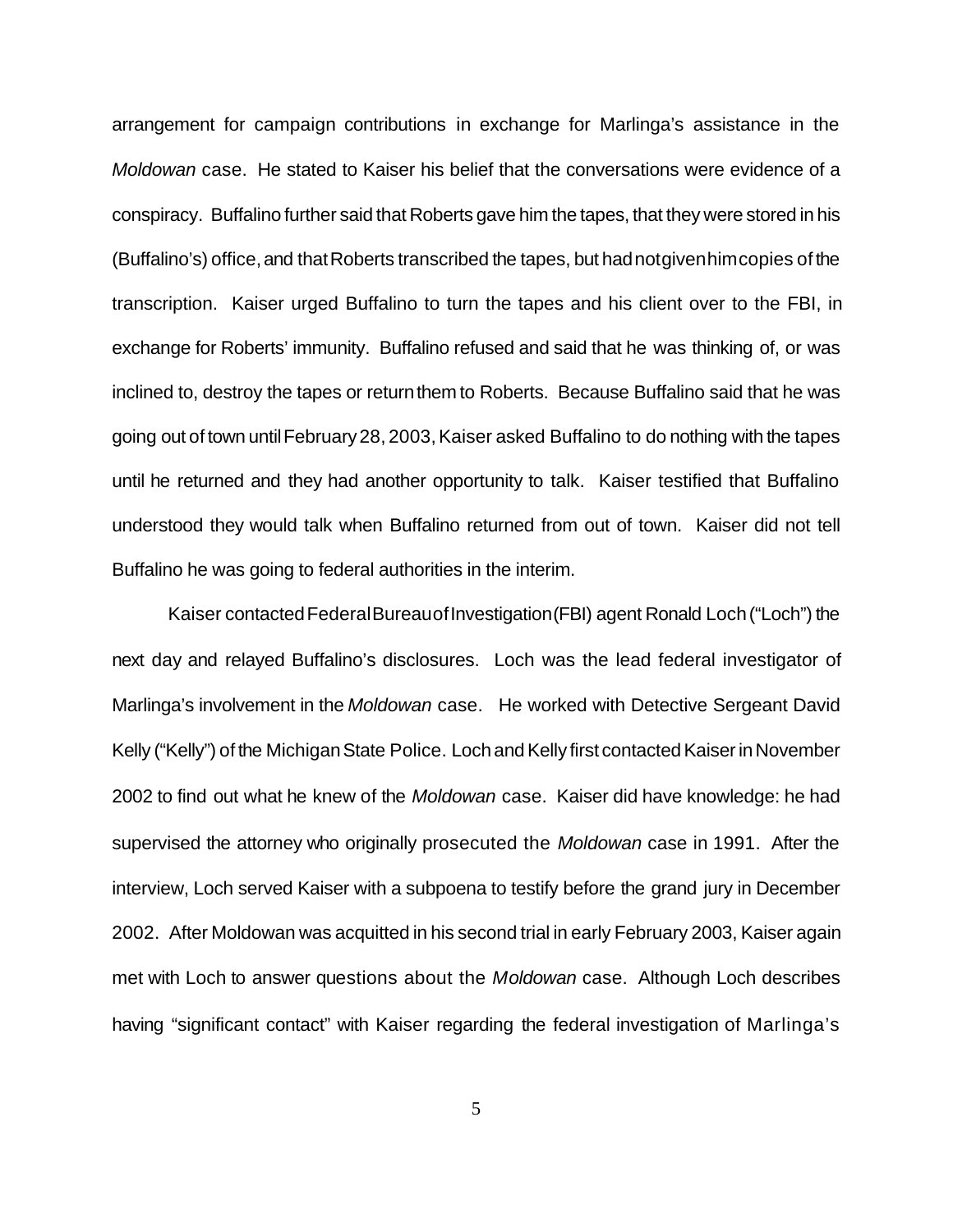handling of the *Moldowan* case, there is no evidence that Kaiser was ever a confidential informant or cooperating witness for the Government.

After speaking with Kaiser on February 27, 2003, Loch immediately contacted then AssistantU.S. Attorney Jonathan Tukel ("Tukel"), who was supervising the investigation. Loch and Tukel then had a telephone conference with Kaiser, who repeated what he had already told Loch. That same day, and based on the information Kaiser provided, Tukel, Loch, and Kelly drafted search warrants for Buffalino's law office and Roberts' home and office. Loch swore out the supporting affidavit. The attorney-client relationship was disclosed in the affidavit. Magistrate Judge Steven Whalen signed the warrants late that evening.

The following morning the tapes and transcripts were seized from the various locations, including Buffalino's office. Immediately before the seizure, Kaiser had a telephone conversation with Buffalino. Loch and Tukel were present. The conversation was taped, at Kaiser's request. There is no evidence that the Government scripted Kaiser's remarks, designed to let Buffalino know that Kaiser had gone to federal authorities, that they were interested in talking to Roberts about cooperating, and that the tapes would be seized from Buffalino's office soon.

It is not clear what prompted Buffalino to first disclose the tapes or why he chose to make the disclosure to Kaiser. The February 16, 2005 evidentiary hearing shed little light on this issue. At the time of the Buffalino disclosure, Loch and Kelly were aware that Buffalino had made campaign contributions to Marlinga which they regarded as suspicious. But, Buffalino was not then a target of any investigation related to Marlinga. Buffalino and Kaiser did have a long standing friendship, and Kaiser testified that Buffalino simply came to him for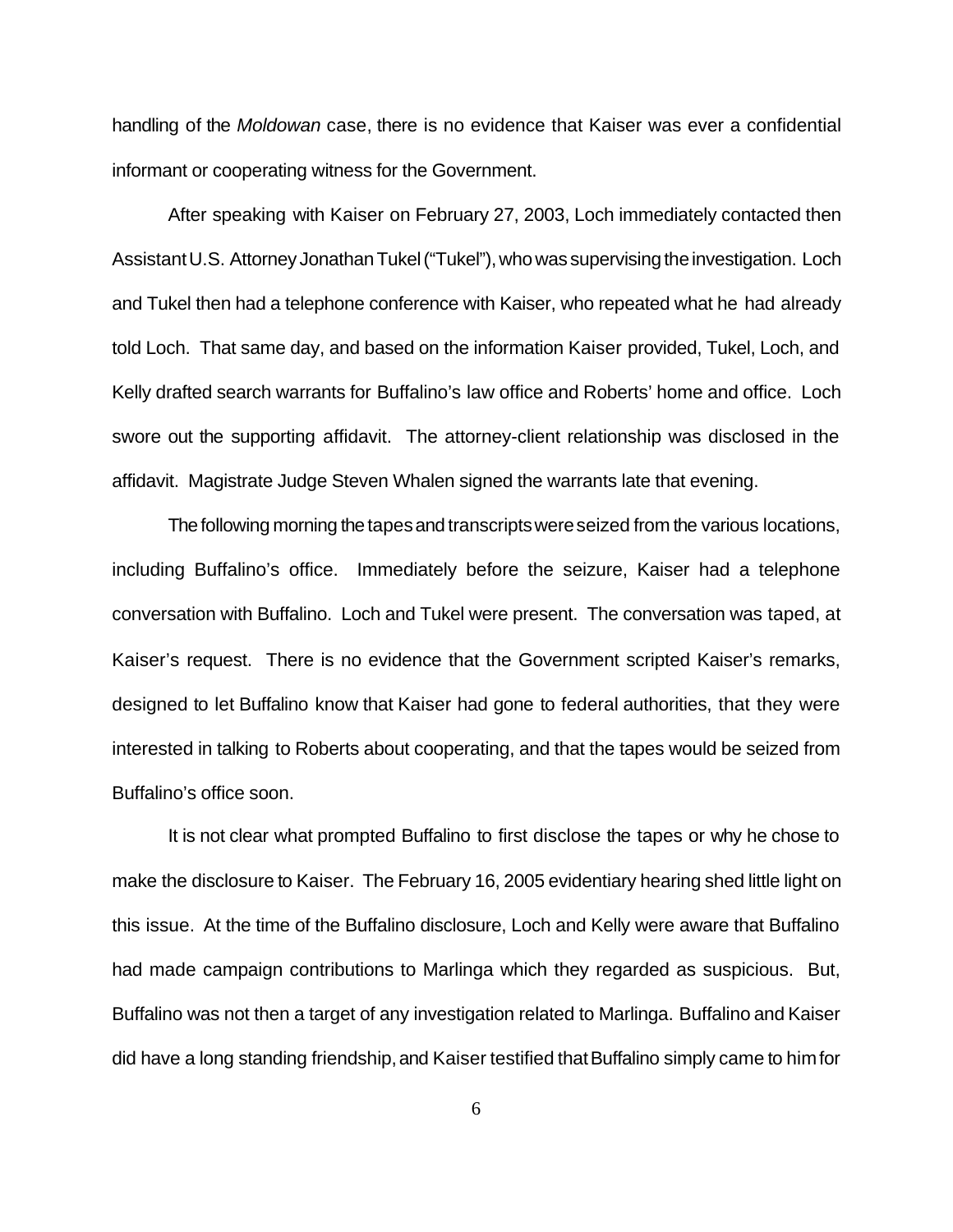advice.

Roberts states thathe did notauthorize Buffalino to disclose the existence or contents of the tapes to any third party, and that he expected that the information would be held in confidence per the attorney-client privilege. Palazzolo confirms that Roberts did not authorize disclosure. Because Loch's affidavit in support of the request for the search warrants was sealed by the Government until after the indictment issued, Roberts did not know that Buffalino was the Government's source for the tapes until sometime after April 22, 2004. Buffalino died in May 2004.

Roberts argues that Buffalino's disclosure constituted a breach of the attorney-client privilege that was or should have beenapparent to the Government. Therefore, he requests that the Court exercise its supervisory powers to suppress the tapes and any evidence obtained as a result of the breach. Roberts contends that the Government's knowing use of privileged information to obtain the search warrants amounted to an interference with his attorney-client relationship in violation of his Fifth Amendment due process rights.

#### **III. ANALYSIS**

Because Roberts was unable to establish that the Government was more than a passive beneficiary of Buffalino's breach of the attorney-client privilege, his motion to suppress is denied.

## **A. ROBERTS HAD AN ATTORNEY-CLIENT RELATIONSHIP WITH BUFFALINO AND THE FACT OF THE TAPES WAS A PRIVILEGED COMMUNICATION**

As a threshold matter, the Government conceded at the evidentiary hearing that Roberts had an attorney-client relationship with Palazzolo and Buffalino, and that Roberts'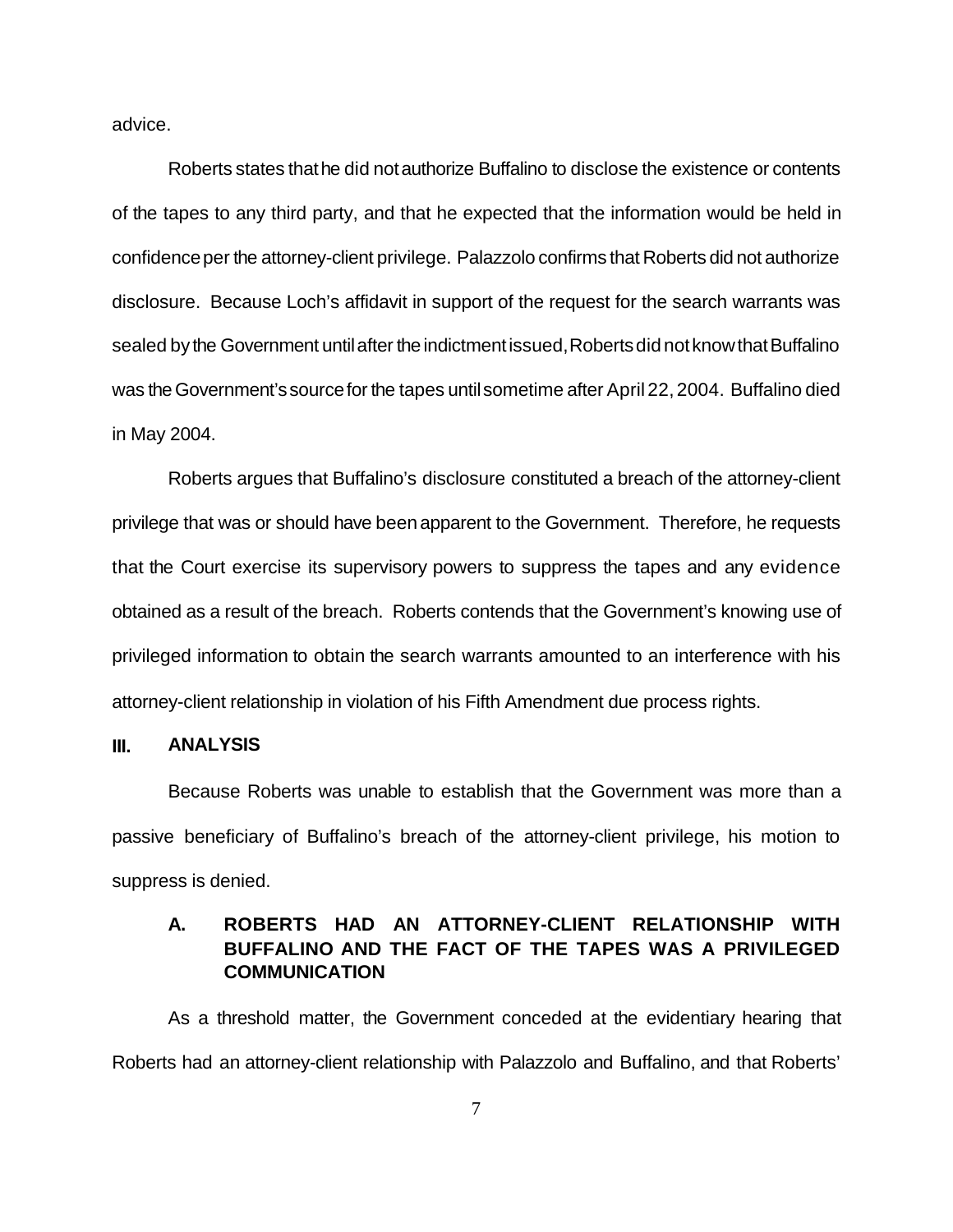disclosure of the existence of the tapes was a privileged communication.

The Sixth Circuit lists the essential elements of the attorney-client privilege:

(1) Where legaladvice of any kind is sought (2) from a professional legal adviser in his capacity as such, (3) the communications relating to that purpose, (4) made in confidence (5) by the client, (6) are at his instance permanently protected (7) from disclosure by himself or by the legal adviser, (8) except the protection be waived.

*Fausek v White,* 965 F.2d 126, 129 (6<sup>th</sup> Cir. 1992) (citations omitted). The privilege protects

"[c]onfidential information disclosed by a client to anattorneyto obtainlegalassistance . . . ." *Schenet v Anderson,* 678 F.Supp. 1280, 1281 (E.D. Mich. 1988). "An attorney's communications to a client mayalso be protected by the privilege, to the extent that they are based on or contain confidential information provided by the client, or legal advice or opinions of the attorney." *Id*. "The client, not the attorney, is the holder of the privilege. . . ." *Fausek v White,* 965 F.2d 126, 132 (6<sup>th</sup> Cir. 1992). Therefore, except in limited circumstances not relevant here, it is only the client who can waive the privilege.<sup>5</sup>

It is undisputed that Roberts sought legal advice from Palazzolo with the expectation that their discussion would remain confidential. Because Palazzolo and Buffalino were partners in the same firm, the Michigan Rules of Professional Conduct (MRPC) provide that Palazzolo was entitled to consult with and share Roberts' confidential communications with Buffalino, who was equally bound to honor the attorney-client privilege:

> Lawyers in a firm may, in the course of the firm's practice, disclose to each other information relating to a client of the firm, unless the client has instructed that particular information be confined to specified lawyers . .

<sup>&</sup>lt;sup>5</sup>The Government implies in its Brief that the crime-fraud exception may apply, but offered no evidence to support its assertion.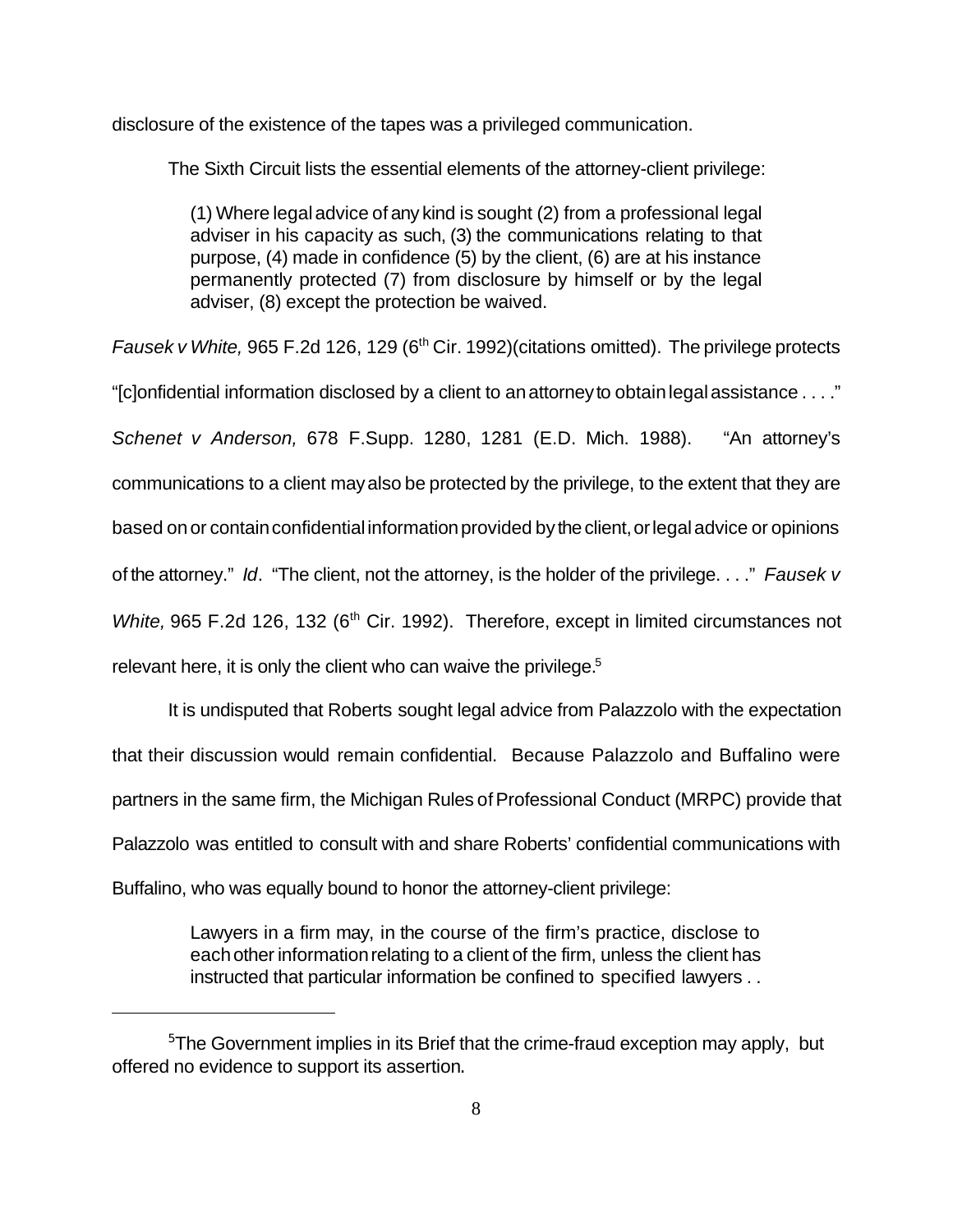MRPC 1.6, Comment. Palazzolo testified that Roberts also consulted directly with Buffalino about the tapes.

. .

Palazzolo states in his affidavit and testified that Roberts sought advice "regarding the proprietyof tape recording telephone conversations." Palazzolo Aff. at ¶3. Palazzolo states that Roberts also indicated that he "expected that he might soon be questioned by federal investigators regarding his contacts with Carl Marlinga" and that he disclosed the existence of the tapes "[a]s part of his effort to seek legaladvice regarding the Marlinga investigation." *Id* at ¶¶ 3, 5. In light of the fact that the tapes were of conversations between Roberts and Marlinga and the subject matter of those conversations relate to the very case for which Marlinga and Roberts were being investigated, the fact that the tapes existed was clearly within the scope of the advice sought as described by Palazzolo. At a minimum, Roberts' disclosure constituted confidential information under MRPC 1.6(a)-(b):

> (a) "Confidence" refers to information protected by the client-lawyer privilege under applicable law, and "secret" refers to other information gained in the professional relationship that the client has requested be held inviolate or the disclosure of whichwould be embarrassing or would be likely to be detrimental to the client.

> (b) Except when permitted under paragraph (c), a lawyer shall not knowingly:

- (1) reveal a confidence or secret of a client;
- (2) use a confidence or secret of a client to the disadvantage of the client; or

(3) use a confidence or secret of a client for the advantage of the lawyer or of a third person, unless the client consents after full disclosure.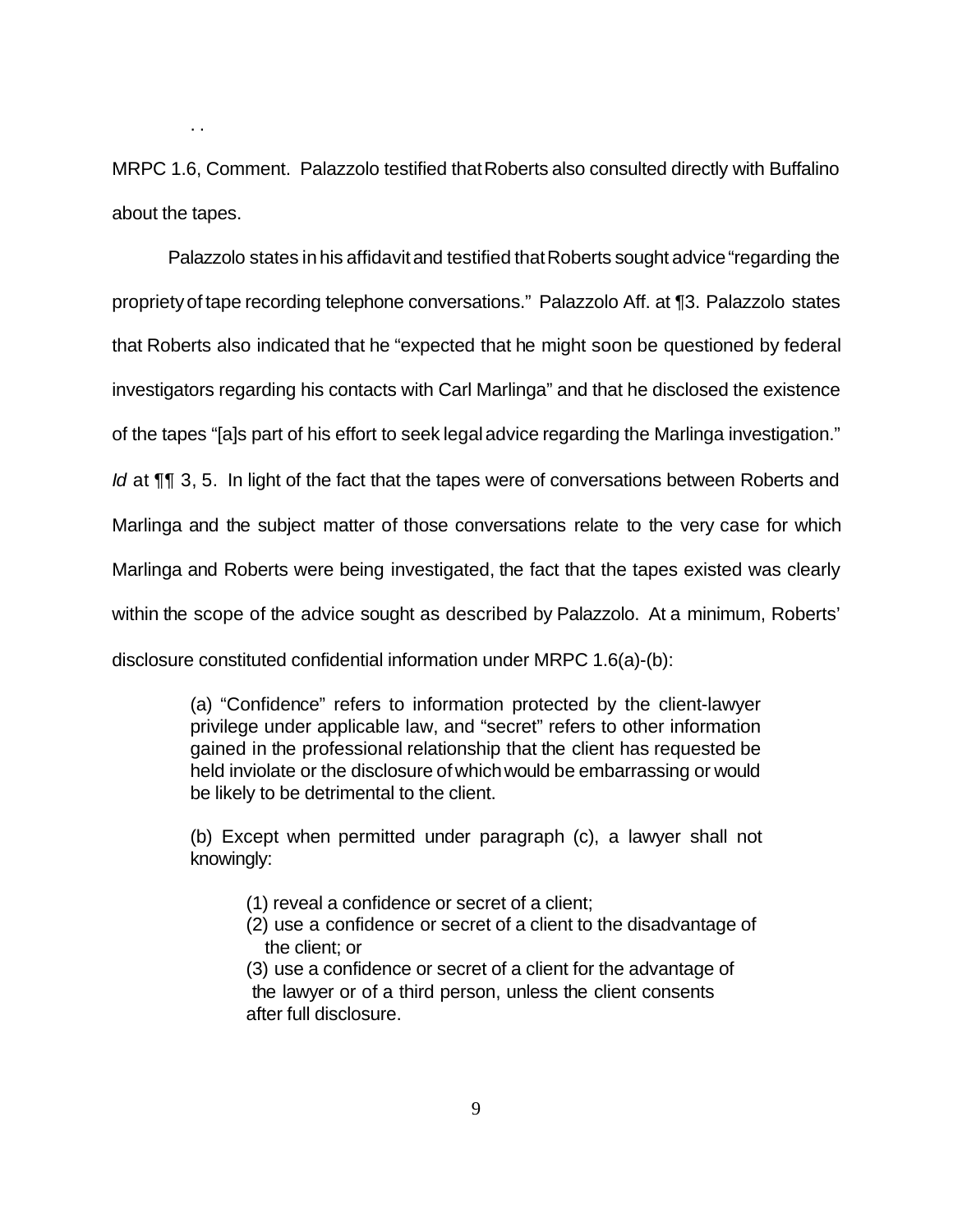The fact of the existence of the tapes was likely to be detrimental to Roberts and, therefore, was notto be disclosed without his permission. Therefore, Buffalino's disclosures to Kaiser without Roberts' permission was a breach of the attorney-client privilege.

#### **B. THE TAPES THEMSELVES ARE NOT PRIVILEGED**

Roberts admits that the tapes themselves are not privileged, since Roberts and Marlinga did not have an attorney-client relationship and the tapes do not otherwise qualify as privileged communications. *See Fausek,* 965 F.2d at 129 (listing the essentialelements of the attorney-client privilege).

### **C. ROBERTS HAS NOT MET HIS BURDEN TO DEMONSTRATE A FIFTH AMENDMENT VIOLATION BY THE GOVERNMENT**

RobertscontendsthathisFifthAmendmentdue processrightswere violated and urges the Court to either dismiss the indictment or suppress the tapes and other evidence seized because of Buffalino's disclosures. He asserts that the Government's knowing use of privileged informationto obtainthe search warrants amounted to intentional interference with his attorney-client relationship.

Roberts' specific contention is that Kaiser, an attorney himself, knew or should have known that the information he received from Buffalino was privileged. Roberts says the Government attorney, Tukel, who assisted Loch in obtaining the warrants, also violated his ethical obligation not to make use of information that he knew or should have known was disclosed in violation of privilege. Roberts points out that there is no indication that Buffalino, Kaiser, or any Government agent believed that Buffalino was authorized by Roberts to disclose the information. In fact, this was Loch's testimony---that no evidence has been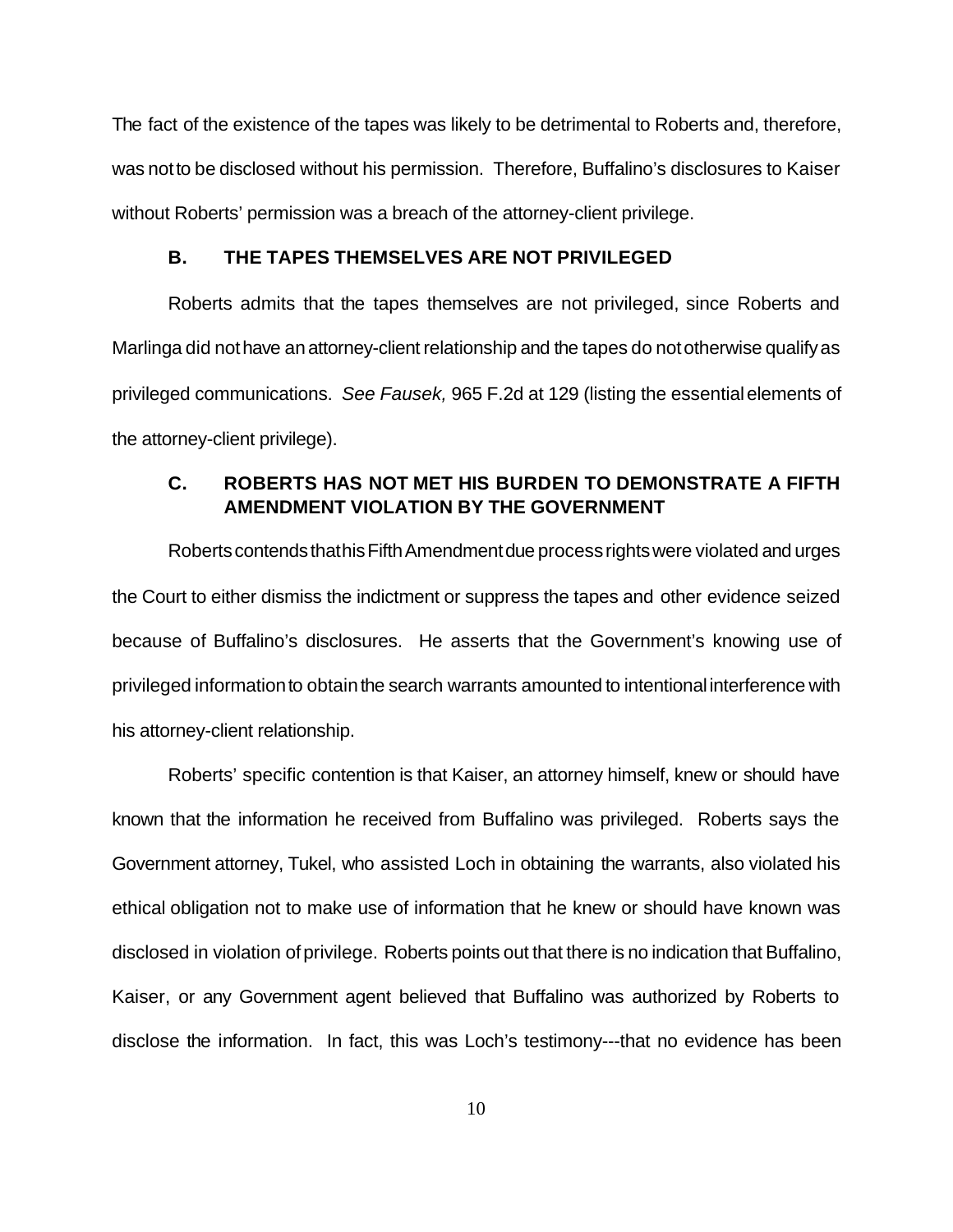uncovered to suggest that Roberts authorized disclosure of his confidential communication by Buffalino.

As Roberts asserts, a claim by a defendant that the government, at the pre-indictment stage, intruded upon the attorney client privilege may be brought under the Fifth Amendment. *U.S. v Kennedy,* 225 F.3d 1187, 1194 (10th Cir. 2000); *Marshank,* 777 F.Supp. at 1518- 1519. A defendant must prove both 1) that there was an intrusion into the privileged relationship, and 2) prejudice. *U.S. v Valencia,* 541 F.2d 618, 623 (6th Cir. 1976).

The second prong of the analysis is not disputed: prejudice is established because it appears that the tapes were the primary basis for the charges filed against Roberts. The Government does notchallenge thatit would not have otherwise been aware of or sought the taped conversations, and there is no evidence that it did or could have obtained them by other means.

The question before the Court is whether the first prong is met because the Government knowingly used privileged informationto obtaina searchwarrant. It appears that this issue has notpresented itself underthe same circumstances in any published opinion in this or other circuits. That is, no court has addressed a situation where an attorney, with no prompting from the government, knowingly provides the government with privileged information that he believes implicates his client in a crime, and then the government, fully aware of the violation, uses the privileged information to obtain non-privileged evidence. Rather, it is most often the case that the government has in some manner solicited or acted in collusion with an attorney or the attorney's agent to breach the attorney-client privilege. See *Marshank, supra; Valencia, supra*.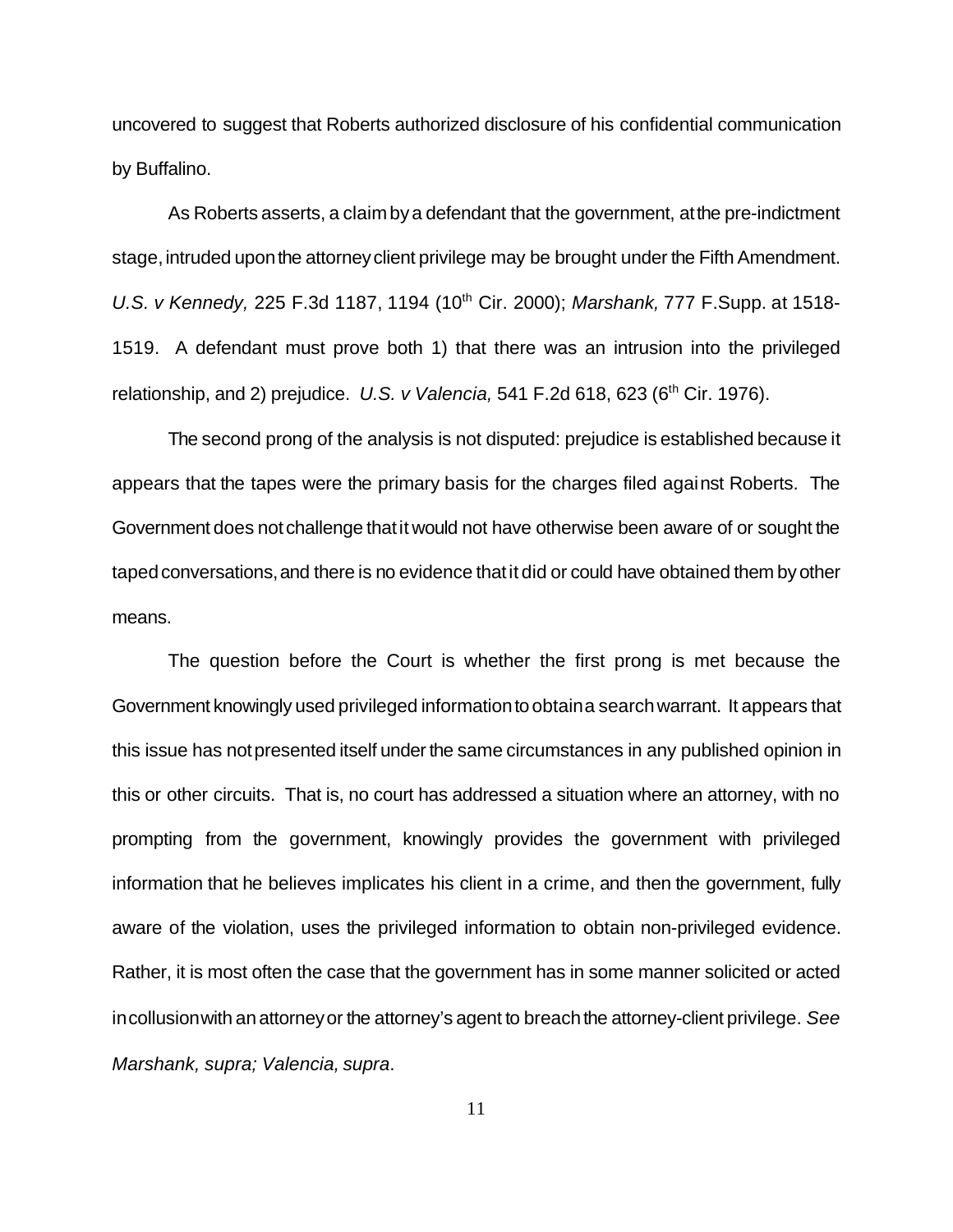A review of the most analogous cases suggests that the government's mere act of taking advantage of an attorney's breach of privilege does not amount to a constitutional violation. Thus, this Court's first obligation is to focus on the manner by which the Government obtained the privileged information, and whether the Government somehow participated in or solicited the breach, before concerning itself with how the information was used once obtained and whether the use prejudiced the Defendant.

For instance, in U.S. v White, 970 F.2d 328 (7<sup>th</sup> Cir. 1992), the defendants' bankruptcy attorney turned documents over to the Assistant United States Attorney ("AUSA") related to a bankruptcy filing that he prepared for defendants. Defendants were being investigated for bankruptcy fraud. The attorney himself was convicted inanunrelated bankruptcy matter, but had not been offered and did not receive any leniency from the AUSA in his sentence for turning over the documents. The AUSA had not asked the attorney for the documents. The attorneyclaimed thathe turned them over because he did notbelieve thattheycontained any privileged information. Defendants appealed their subsequent convictions arguing thattheir attorney's disclosures were a breachofthe attorney-clientprivilege,whichled to evidence that was used against them and, therefore, violated their Fifth and Sixth Amendment rights.

The district court ruled against defendants, finding that even ifthere was a violationof attorney-client privilege (which the court found there was not), the government had not instigated it. The Seventh Circuit affirmed stating that, "[i]n the absence of government complicity, the convictions muststand evenif[defendants' attorney] violated the attorney-client privilege." 970 F.2d at 335. The court stated that attorney-client privilege is merely a testimonial privilege that does not implicate constitutional rights unless there is government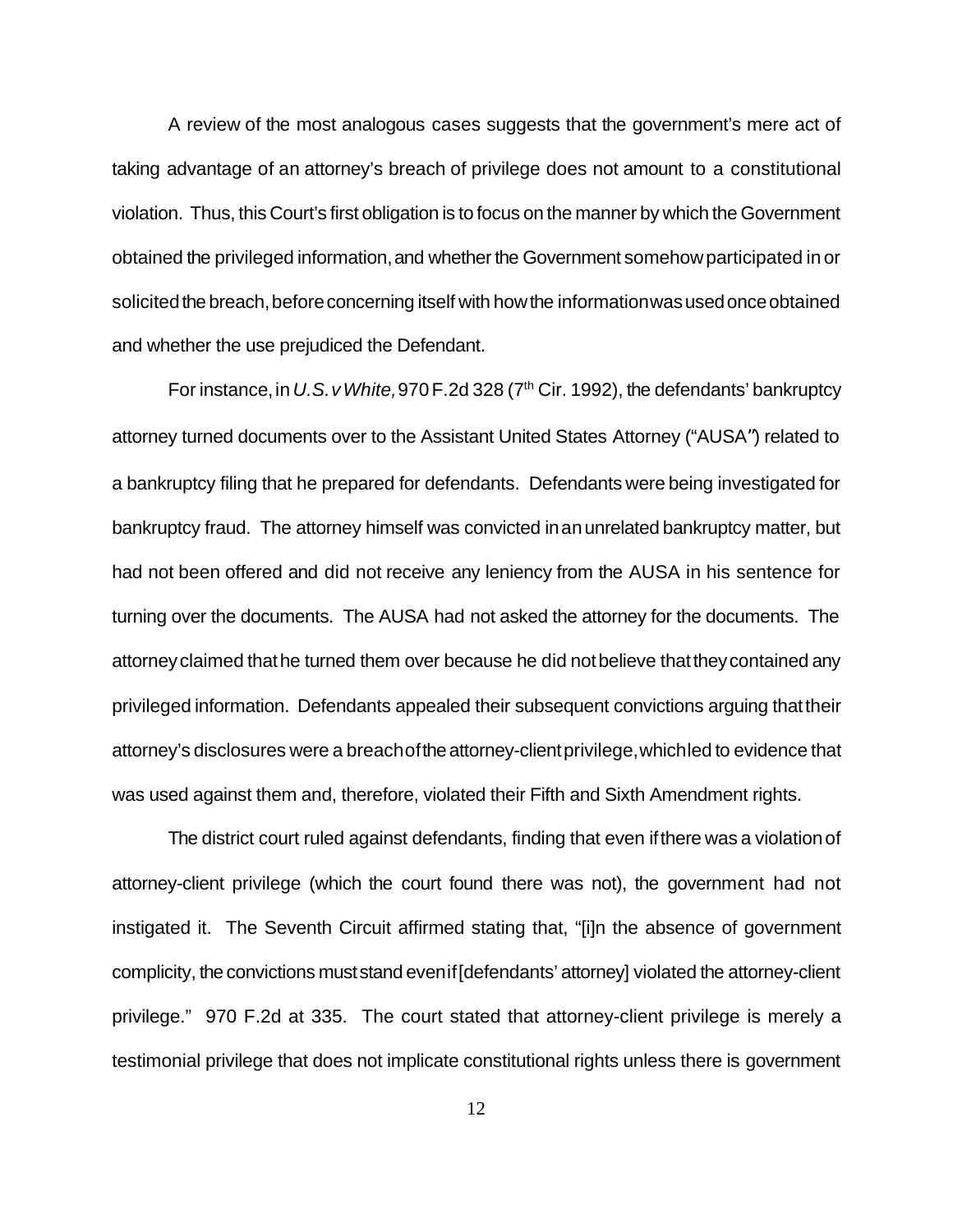misconduct and demonstrated prejudice. *Id*.

The Ninth Circuit in *Clutchette v Rushen,* 770 F.2d 1469, 1471 (9th Cir. 1985) also stated that "[s]tanding alone, the attorney-client privilege is merely a rule of evidence; it has not yet been held a constitutional right." As in *White*, the court went on to say that constitutional rights are only violated whenthere is purposeful governmentalinterference and prejudice. In *Clutchette*, it was the defendant's wife, working as an investigator for his attorneys, who turned evidence incriminating her husband over to the police. She came into possession of the evidence through her duties as an investigator. She told the police who she worked for and how she obtained the evidence. Although the court ultimately found that the evidence was not privileged under state law, in its analysis the court emphasized its finding thatthere had beenno government misconduct. Even thoughthe police used the information to bring charges against defendant, the court described the government's conduct as entirely passive, because it did not initiate contact with defendant's wife or encourage her to turn over the evidence.

The fact that the government did not engage in any misconduct and lack of prejudice were factors in a civil rights case that arose from an alleged violation of the Sixth Amendment right to counsel. In *Weatherford v Bursey,* 429 U.S. 545 (1977), an undercover officer was arrested and charged along with Bursey to maintain the officer's cover. Believing the officer to be only a co-defendant and unaware that he was a government informant, the defendant invited the officer into a meeting with him and his lawyer on two occasions prior to trial to discuss trial strategies. The officer did not anticipate being called to testify against the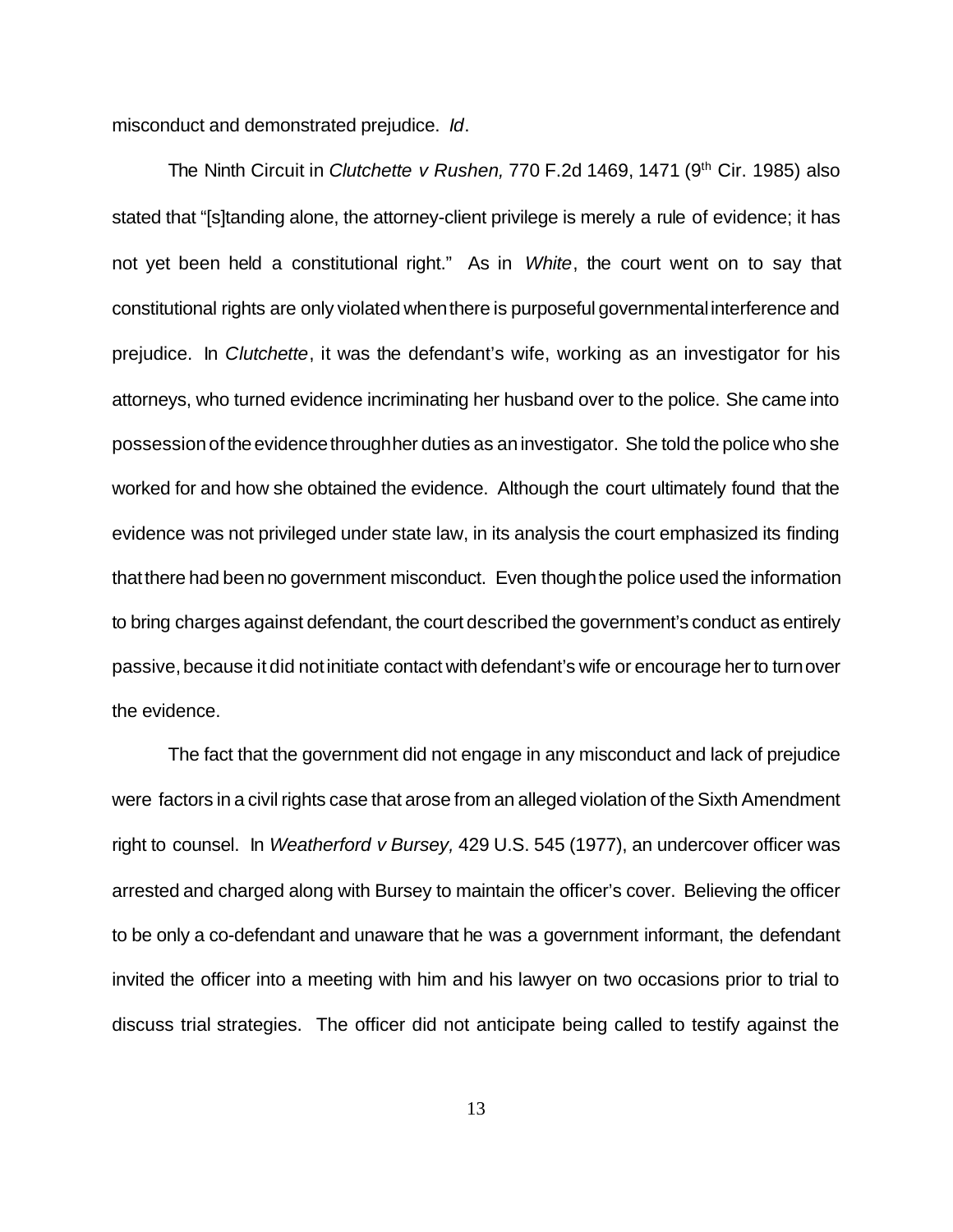defendant and did not tell any of what he heard to the prosecutionor his superiors. At some point, however, the officer's cover was compromised and the decision was made that he would testify. However, he still did not disclose what he heard and he did not testify about the conversations. Bursey brought a civil rights action asserting that he was deprived of effective assistance of counseland due process, in violationof theSixth and FourteenthAmendments. The district court rejected Bursey's claims and entered a judgment for the defendants. The Court of Appeals reversed, finding that the right to counsel is endangered whenever the prosecutionknowinglyarrangesand permitsintrusioninto the attorney-client relationship. The Supreme Court, however, reversed the Court of Appeals because there had been no purposeful intrusion by the officer and because nothing the officer learned was offered against Bursey at trial.

In light of*White,Cluchette,*and*Weatherford,*thisCourtfindsthatthe Government must be more than a passive recipient of privileged information, even if the information comes to the Government because of a morally reprehensible violation of the attorney-client privilege by the attorney duty-bound to hold confidences. While Roberts was undisputedly prejudiced by Buffalino's disclosure, the Government did not actively solicit Buffalino or otherwise induce the breach of attorney-client privilege. Roberts focuses on what he calls the "knowing exploitation" by the Government of privileged information that it obtained innocently---that exploitation being the search warrant to obtain non-privileged evidence. However, the law does not allow the Court to shift the focus from *how*the privileged information was initially obtained and whether the Government was complicit in the breach of privilege. Indeed, in the absence of purposeful government involvement in the breach, the exploitation by the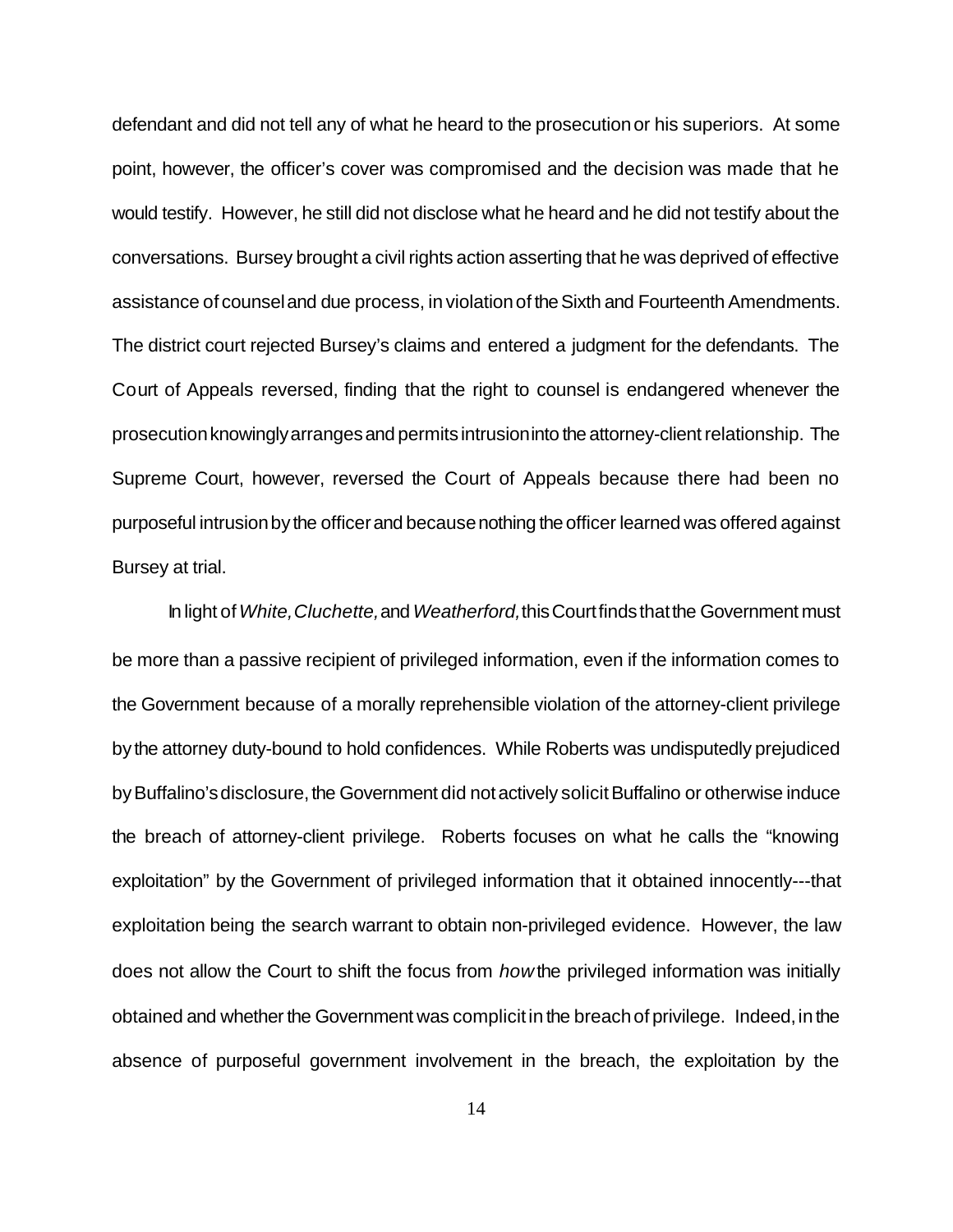Government of evidence it obtains in violationof the attorney-client privilege is constitutionally permissible. *See White, supra; Cluchette, supra;* and *Weatherford, supra*.

### **D. WHETHERROBERTS WAS PREJUDICED BY EVIDENCE OBTAINED BY THE GOVERNMENT BECAUSE HIS ATTORNEY VIOLATED HIS PRIVILEGE IS NOT RELEVANT UNLESS ACTIVE INTRUSION BY THE GOVERNMENT IS FIRST SHOWN**

Roberts must first show active intrusion by the Government, and then prejudice in order to prevail on his due process claim. However, in support of his request for suppression, Roberts leaps to cases where prejudice was the focus of the court's analysis rather than intrusion. For instance, citing *Bishop v Rose*, 701 F.2d 1150 (6<sup>th</sup> Cir. 1983), Roberts contends that the Government's knowing use of privileged information is an intentional interference with his attorney-client relationship, even though the Government did not solicit the information. Roberts' assertion, however, overstates the *Bishop* holding.

Defendant in *Bishop* was in custody at the county jail pending trial. While in custody, his attorney asked him to write out a narrative of his activities and whereabouts on the date of the alleged murder and robbery, in preparation for an alibi defense. At some point, employees of the county sheriff's department searched the defendant's cell because of the attempted escape of defendant's cellmate. During this undisputedly lawful search, the sheriff's employees came across defendant's written statement and confiscated it. They then copied the statement and turned it over to the Assistant District AttorneyGeneral. A week later, after defendant objected to its confiscation, the employees turned the statement over to defendant's attorney.

At trial, defendant objected to the government's use of the statement. The court ruled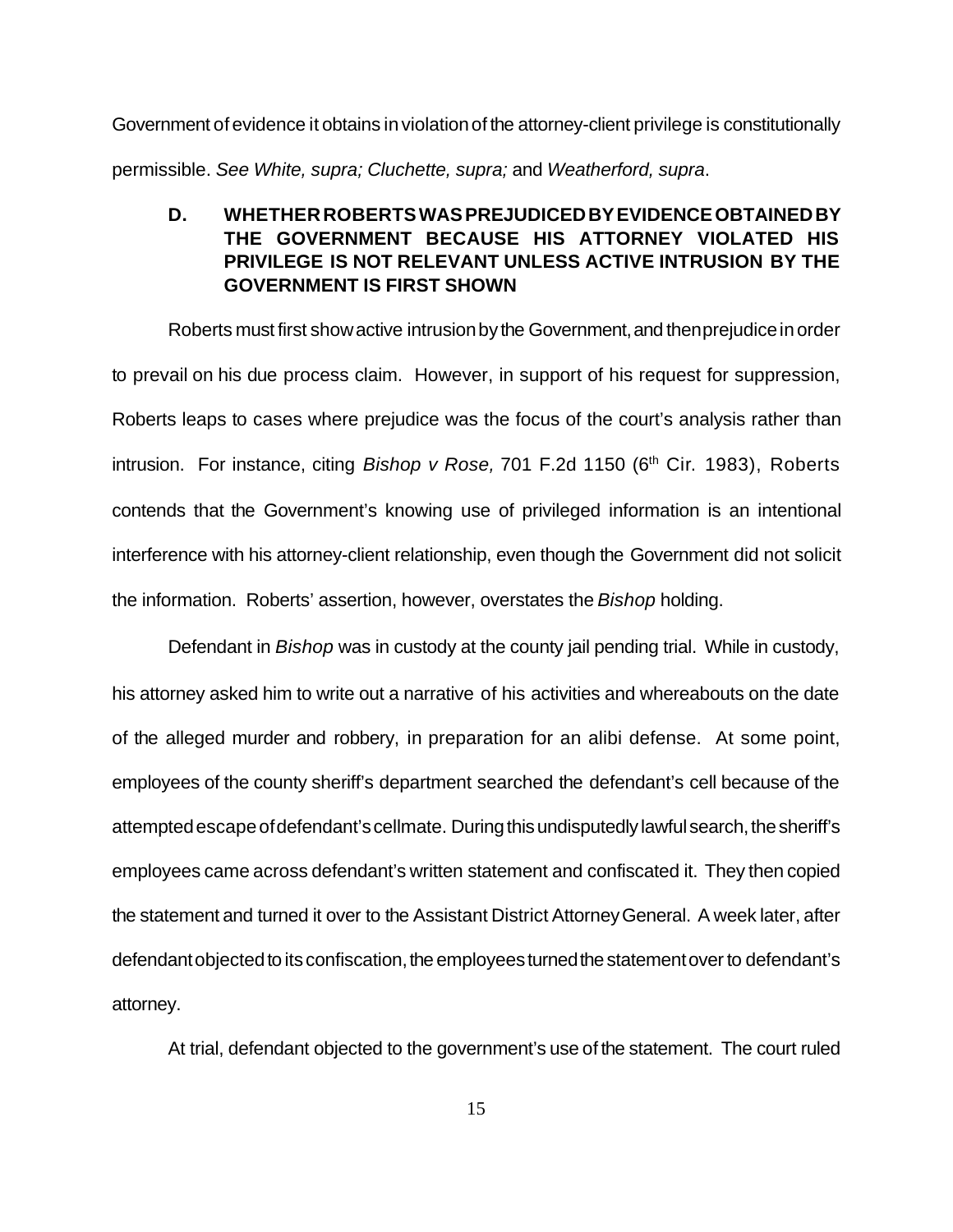that the government could not use it as direct evidence, but allowed the prosecutor to use it to impeach the defendant during cross-examination. Defendant was convicted and later filed a habeas petition alleging that his Sixth Amendment right to assistance of counsel was violated. The district court agreed, finding that the document was a confidential communication between defendant and counsel, and that delivery of the document to the prosecutor and its use at trialprejudiceddefendantand deniedhimhisSixth Amendment right to assistance of counsel. Though it found that dismissal was not warranted, the district court granted defendant a new trial. The Sixth Circuit affirmed.

Roberts relies upon *Bishop* for the proposition that, even if a privileged document comes into a prosecutor's possession lawfully, a prosecutor's knowing use of a privileged document constitutes an unconstitutional interference with the defendant's attorney-client relationship. The *Bishop* Court, however, didnotgothatfar. Based on evidence derived from an evidentiary hearing and the state court record, the court merely stated that there was support for the district court's finding thatthere was a Sixth Amendment violation. The district court's reasoning and specific findings with regard to what actions by the government constituted interference were not revealed, and the *Bishop* Court did not engage in its own analysis. Rather, the court focused its discussion almost exclusively on the prejudice prong of defendant's burden of proof. Therefore, *Bishop* is not persuasive authority in support of Roberts' position.

Roberts reliance upon *U.S. v Valencia, supra,* is likewise misplaced because the intrusion there was obvious: the government enlisted an attorney's secretary as an informant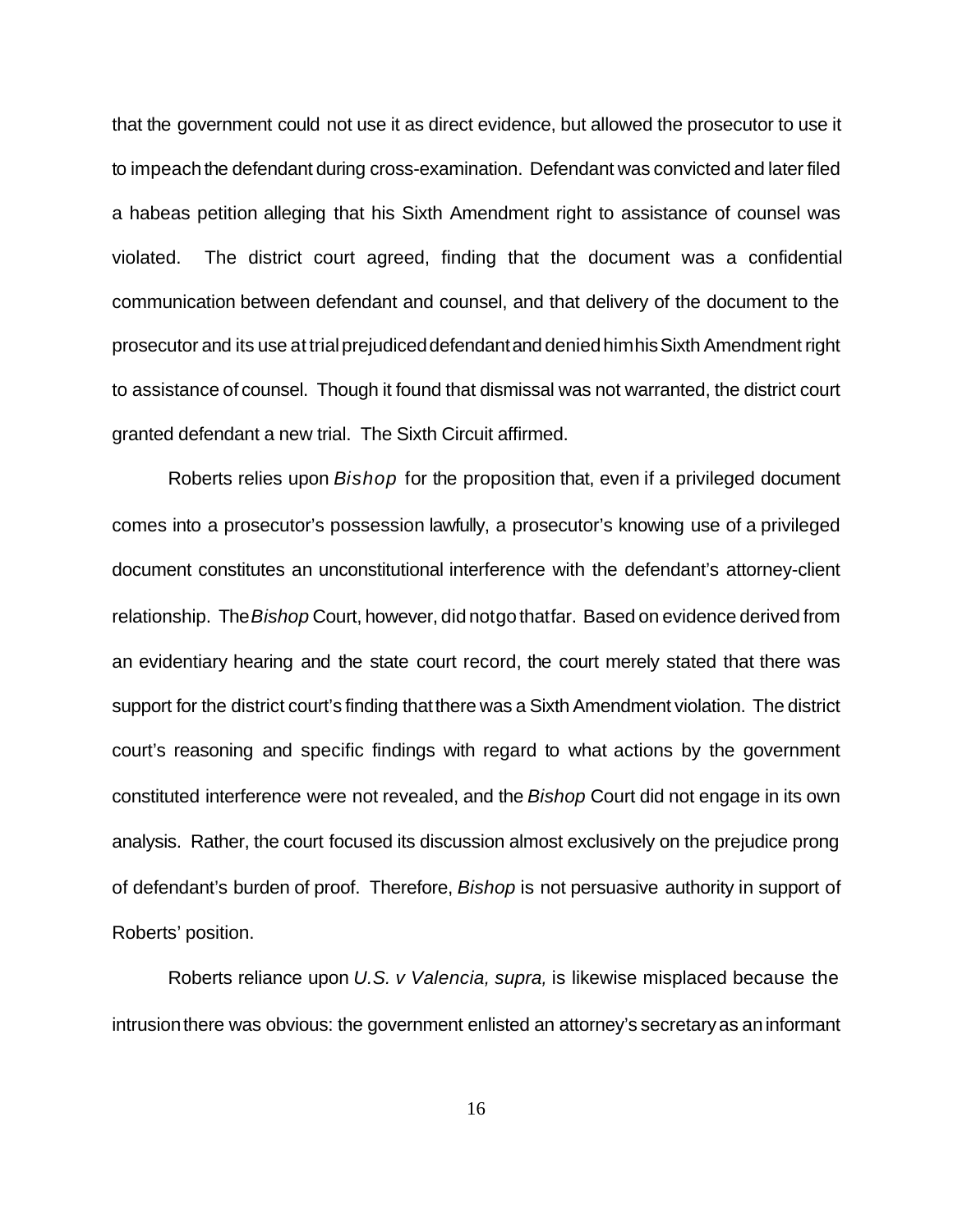to provide information on the attorney's clients. 541 F. 2d at 620-621. Consequently, the *Valencia* Court analysis focused on the extent to which the defendants were prejudiced and the appropriate remedy. Unlike *Valencia*, Roberts has not established that intrusion by the Government led to breach of the privilege. The fact that Roberts suffered prejudice is not alone sufficient to warrant dismissal or suppression.

### **E. THIS IS NOT A PROPER CASE FOR EXERCISE OF SUPERVISORY POWERS**

While Roberts is correct that federal courts have exercised their supervisoryauthority to dismiss an indictment or suppress evidence because of government overreaching, he failed to show that the circumstances of this case warrant either remedy.

Federal courts have general supervisory authority over the administration of criminal justice. *McNabb v U.S.,* 318 U.S.332,341 (1943); *Elkins v U.S.,* 364 U.S.206, 216 (1960). A court's supervisory powers are to be used to, "within limits, formulate procedural rules not specifically required by the Constitution or the Congress" in order to:1) implement a remedy for violation of recognized rights; 2) preserve judicial integrity by ensuring that a conviction rests onappropriate considerations validly before the jury; or 3) fashion a remedy designed to deter illegal conduct. *U.S. v Hastings,* 461 U.S. 499, 505 (1983). The parameters of a federal court's supervisory authority are not specifically defined. But courts have exercised this authority in myriad situations; often to sanction egregious acts of prosecutorial misconduct.<sup>6</sup> Whether exercise of the authority is appropriate in a given situation must be

<sup>6</sup>*See Marshank,* 777 F.Supp. at 1529; *U.S. v Omni International Corp.,* 634 F.Supp. 1414, 1440 (D. Md. 1986).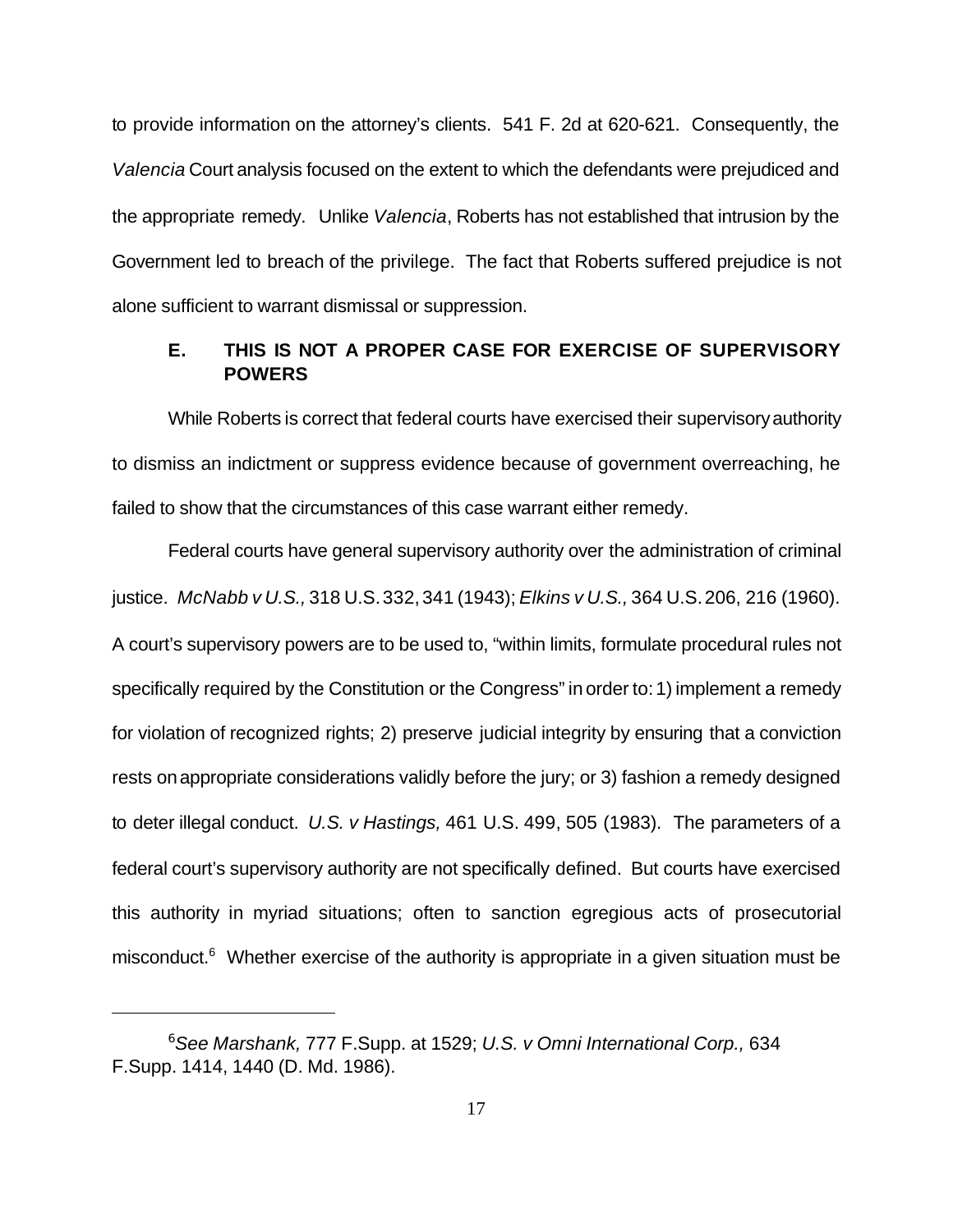determined on a case-by-case basis. Marshank, 777 F.Supp. at 1529. For the reasons stated, Roberts has not established that his constitutional rights were violated, or any other

compelling reason for the Court to exercise its supervisory authority.

# **F. THE WARRANT WAS OBTAINED IN ACCORDANCE WITH GOVERNMENT POLICIES, AND SUPPRESSION WOULD NOT BE AN APPROPRIATE REMEDY IN ANY CASE**

The Code of Federal Regulations ("CFR") establishes guidelines for the federal

government to obtain search warrants to seize materials from disinterested third parties.

Warrant applications must be approved by an authorized attorney for the government, or in

emergency situations, by a supervisory law enforcement officer:

(a) Provisions governing the use of search warrants generally.

(1) A searchwarrant should notbe used to obtaindocumentary materials believed to be in the private possession of a disinterested third party unless it appears that the use of a subpoena, summons, request, or other less intrusive alternative means of obtaining the materials would substantially jeopardize the availability or usefulness of the materials sought, and the application for the warrant has been authorized as provided in paragraph (a)(2) of this section.

(2) No federal officer or employee shall apply for a warrant to search for and seize documentarymaterials believed to be in the private possession of a disinterested third party unless the application for the warrant has been authorized by an attorney for the government. Provided, however, that in an emergency situation in which the immediacy of the need to seize the materials does not permit an opportunity to secure the authorization of an attorney for the government, the application may be authorized by a supervisory law enforcement officer in the applicant's department or agency, if the appropriate U.S. Attorney (or where the case is not being handled by a U.S. Attorney's Office, the appropriate supervisory official of the Department of Justice) is notified of the authorization and the basis for justifying such authorization under this part within 24 hours of the authorization.

28 C.F.R. § 59.4(a). Additional prophylactic measures are required when a warrant may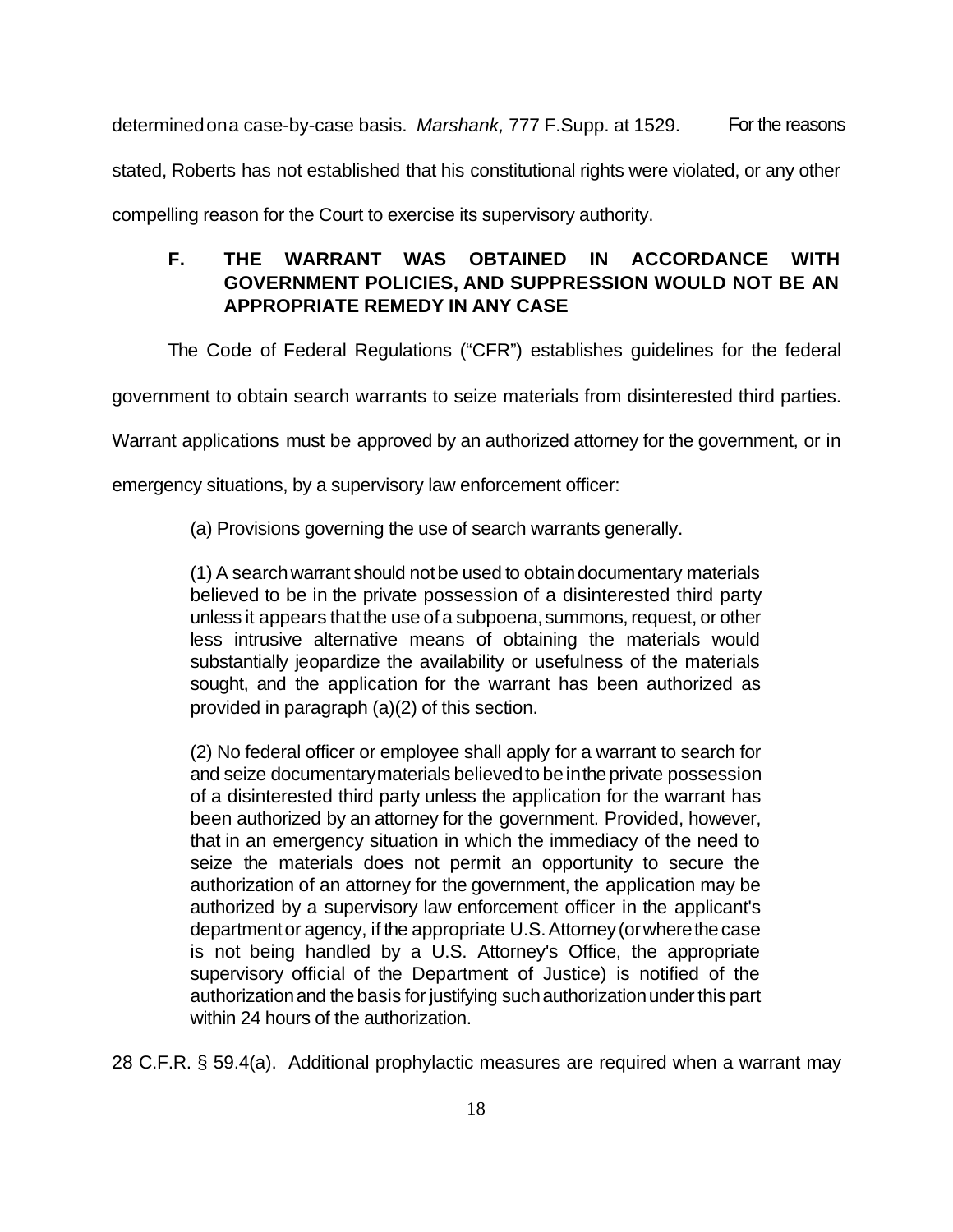intrude upon professional, confidential relationships:

(b) Provisions governing the use of search warrants which may intrude upon professional, confidential relationships.

(1) A searchwarrant should notbe used to obtaindocumentarymaterials believed to be in the private possession of a disinterested third party physician, lawyer, or clergyman, under circumstances in which the materials sought, or other materials likely to be reviewed during the execution of the warrant, contain confidential information on patients, clients, or parishioners which was furnished or developed for the purposes of professional counseling or treatment, unless--

 $(i)$  it appears that the use of a subpoena, summons, request or other less intrusive alternative means of obtaining the materials would substantially jeopardize the availability or usefulness of the materials sought;

(ii) Access to the documentary materials appears to be of substantial importance to the investigation or prosecutionfor which they are sought; and

(iii)The applicationfor the warrant has been approved as provided in paragraph (b)(2) of this section.

28 C.F.R. § 59.4(b)(1)(footnote omitted). Application for a search warrant to seize items in

possession of a disinterested, third-party attorney must first be recommended by the U.S.

Attorney (or, when appropriate, the Department of Justice), and authorized by a Deputy

Assistant Attorney General, except in emergencies when the U.S Attorney (or, when

appropriate, the Department of Justice) may authorize an application:

(2) No federal officer or employee shall apply for a warrant to search for and seize documentarymaterials believed to be in the private possession of a disinterested third party physician, lawyer, or clergyman under the circumstances described in paragraph (b)(1) of this section, unless, upon the recommendation of the U.S. Attorney (or where a case is not being handled by a U.S. Attorney's Office, upon the recommendation of the appropriate supervisory official of the Department of Justice), an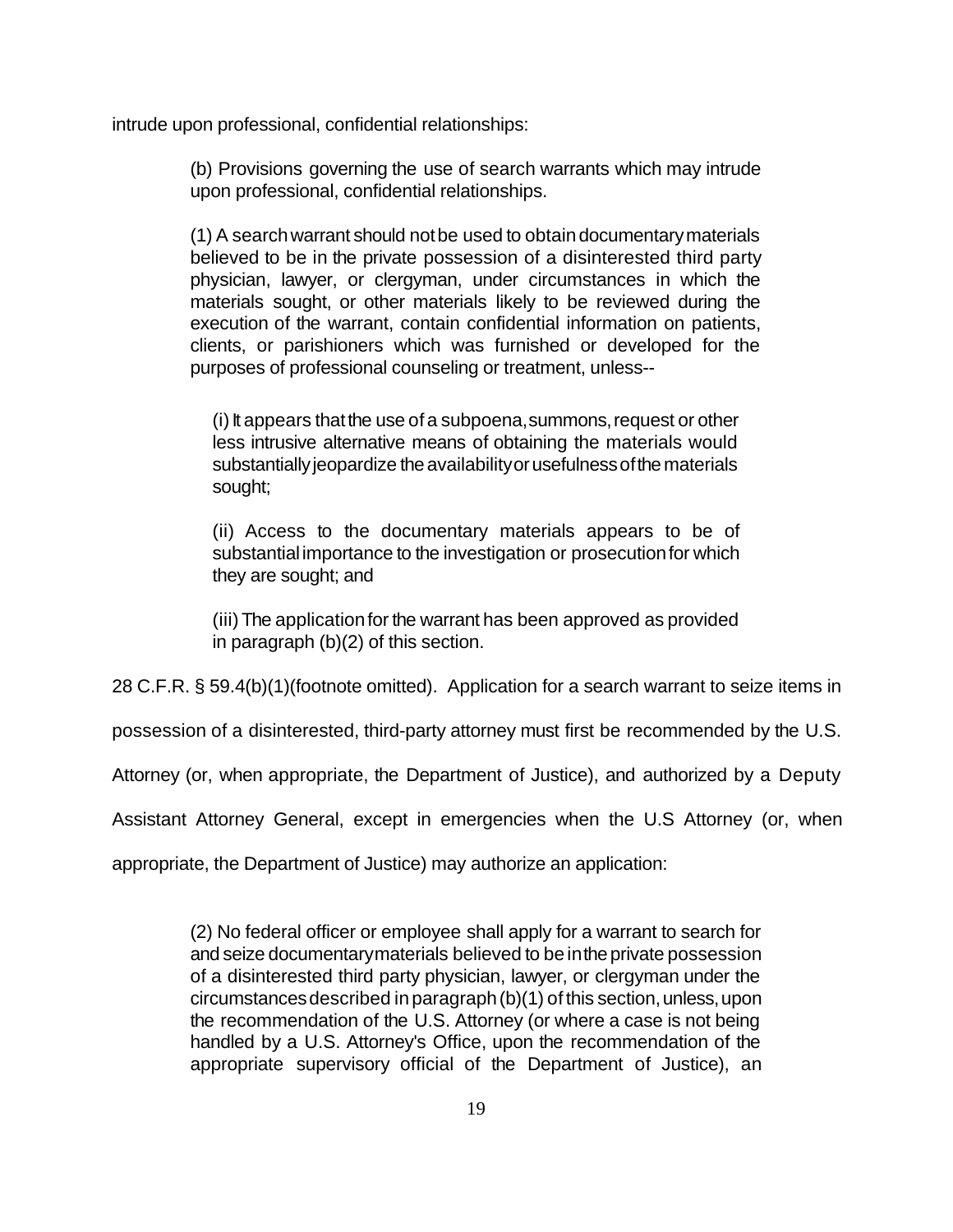appropriate Deputy Assistant Attorney General has authorized the application for the warrant. Provided, however, that in an emergency situation in which the immediacy of the need to seize the materials does not permit anopportunity to secure the authorization of a Deputy Assistant Attorney General, the applicationmaybe authorized by the U.S. Attorney (or where the case is not being handled by a U.S. Attorney's Office, by the appropriate supervisory official of the Department of Justice) if an appropriate Deputy Assistant Attorney General is notified of the authorizationand the basis for justifying suchauthorizationunderthis part within 72 hours of the authorization.

### 28 C.F.R. § 59.4(b)(2).

Buffalino's statement that he was thinking of, or was inclined to, destroy the tapes, which purportedly contained evidence of a criminal conspiracy, created an emergency situation. Therefore, in accordance with 28 C.F.R. § 59.4(b)(2), Tukel sought authority from U.S. Attorney Jeffrey Collins. Because he was unavailable, Tukel got approval from the second in command, First Assistant U.S. Attorney Alan Gershel. Tukel admitted, though, that he likely did not notify the Deputy Assistant Attorney General of the authorization he had received within 72 hours as is required by 28 C.F.R. 59.4(b)(2). However, the fact that regulation procedures were not adhered to in every respect does not entitle Roberts to suppression of the evidence seized; a defendant cannot base a request for suppression on mere procedural violations of 28 C.F.R. §59.4:

> [A]n issue relating to the compliance, or the failure to comply, with the guidelines set forth in [part 59 of 28 C.F.R.] may not be litigated, and a court may not entertain such anissue as the basis for the suppression or exclusion of evidence.

28 C.F.R. 59.6(b).

### **G. CONCLUSION**

Defendant Roberts has not demonstrated a Fifth Amendment due process violation